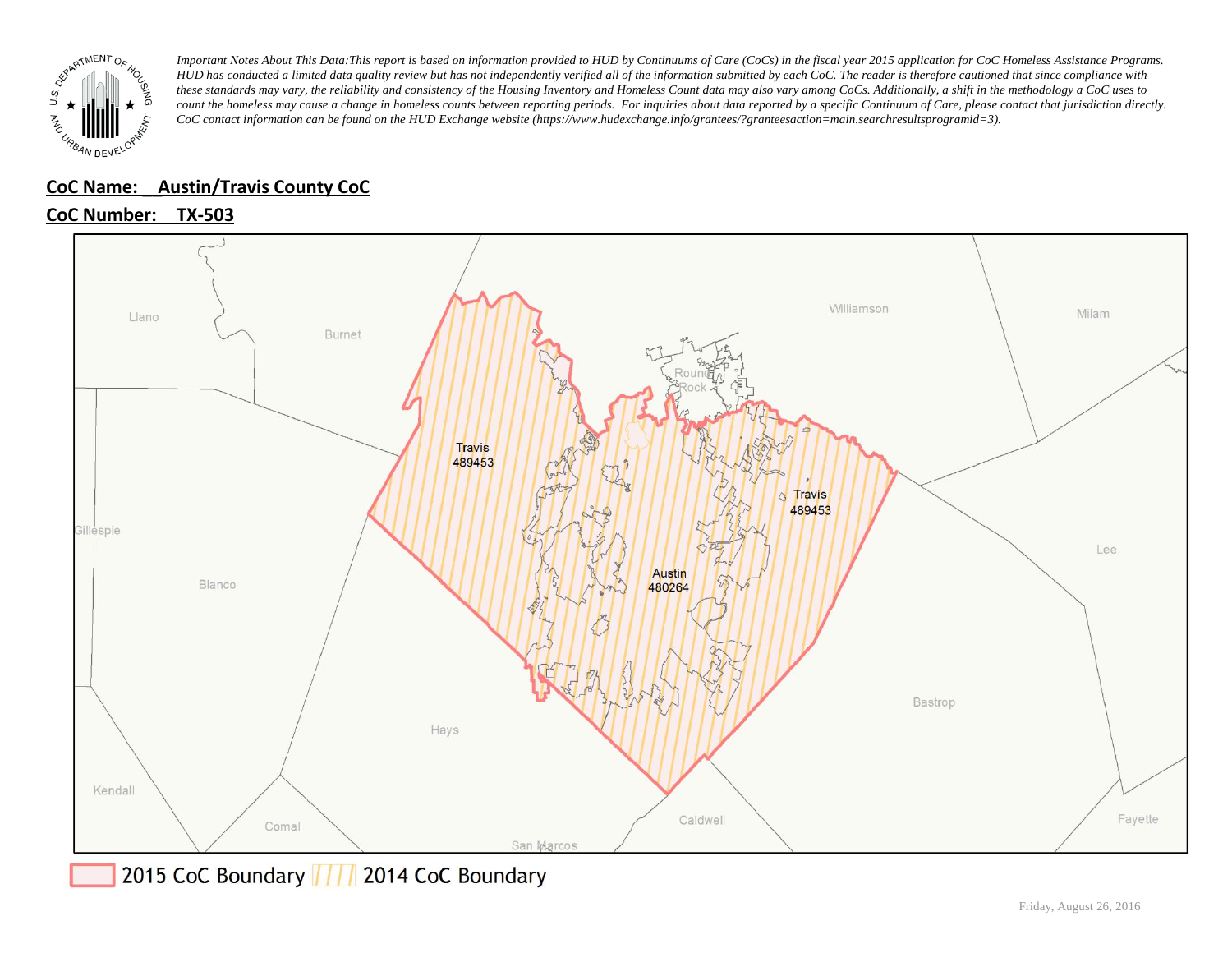

#### **CoC Name: \_\_ Austin/Travis County CoC**

#### **CoC Number: TX-503**



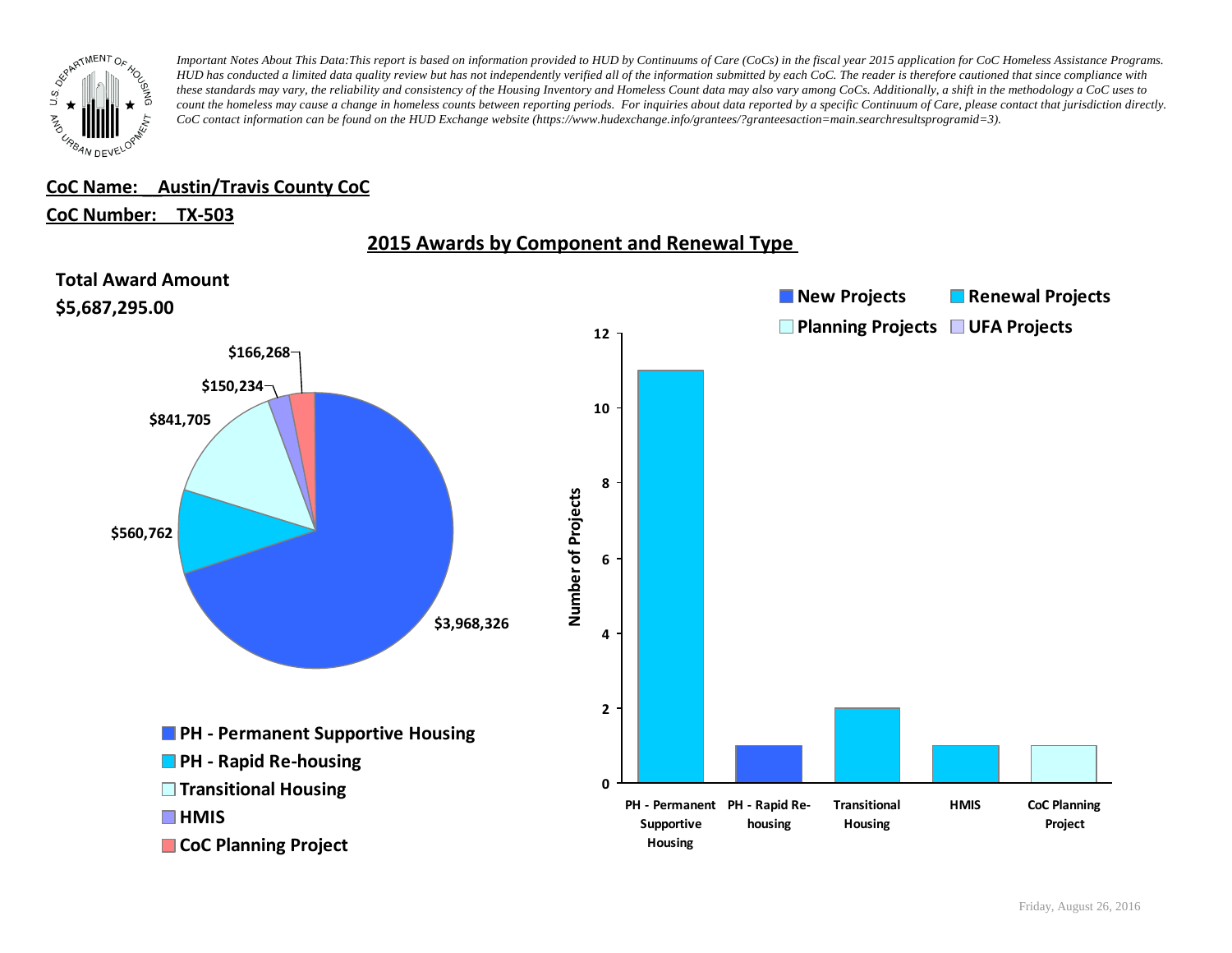

## **CoC Name: \_\_ Austin/Travis County CoC**

#### **CoC Number: TX-503**



# **2015 Housing Inventory Summarized by Target Population and Bed Type**

**\* Mixed beds may serve any target population**

**\*\*Adult & Child and Adult & Child Beds refer to beds for households with one adult and at least one child under age 18**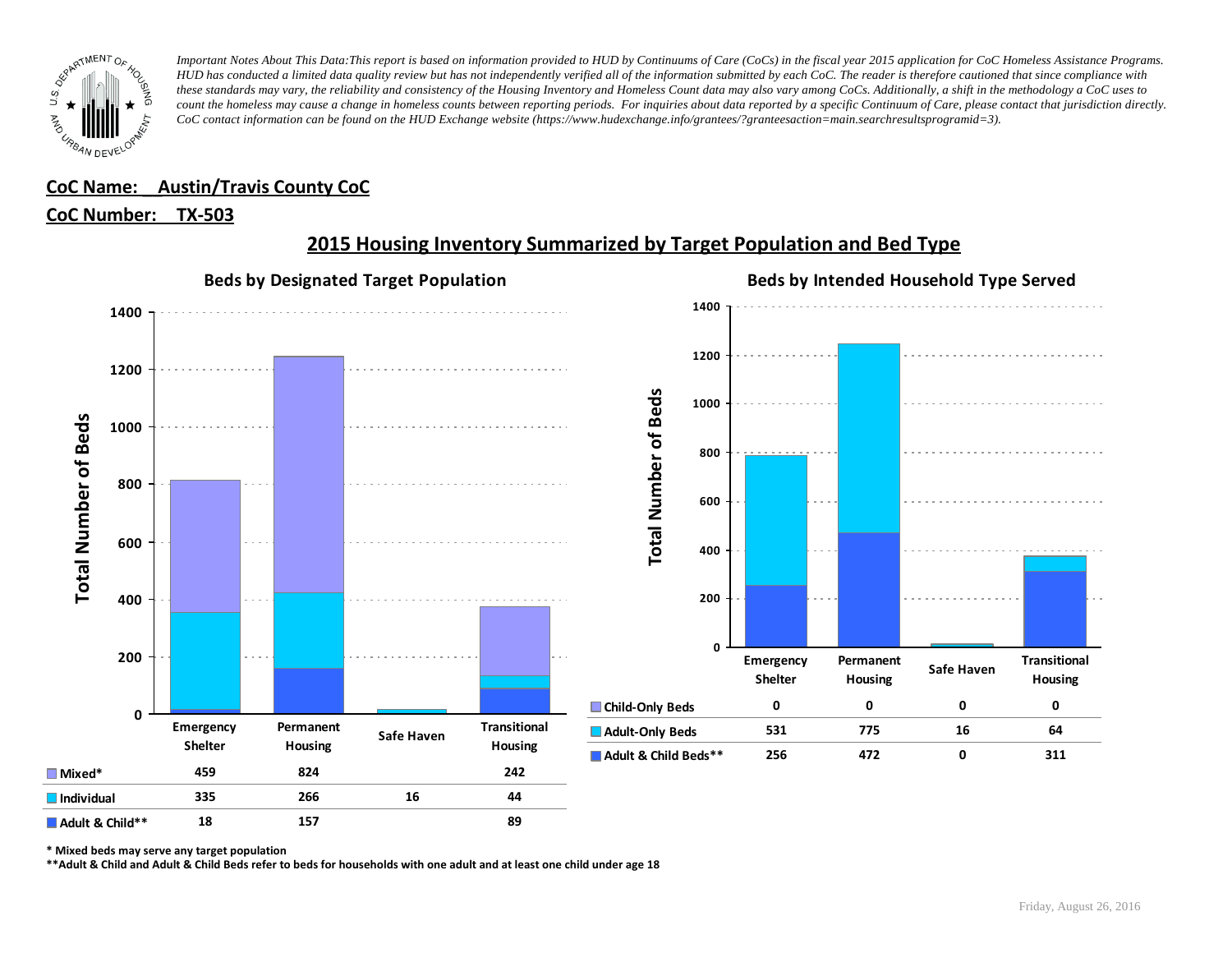

**CoC Name: \_\_ Austin/Travis County CoC**

#### **CoC Number: TX-503**

# **2015 Point in Time Count Summarized by Household Type**



\* Safe Haven programs are included in the Transitional Housing category.

¹This category includes single adults, adult couples with no children, and groups of adults. ²This category includes households with one adult and at least one child under age 18.

<sup>3</sup>This category includes persons under age 18, including children in one-child households, adolescent parents and their children, adolescent siblings, or other household configurations composed only of children.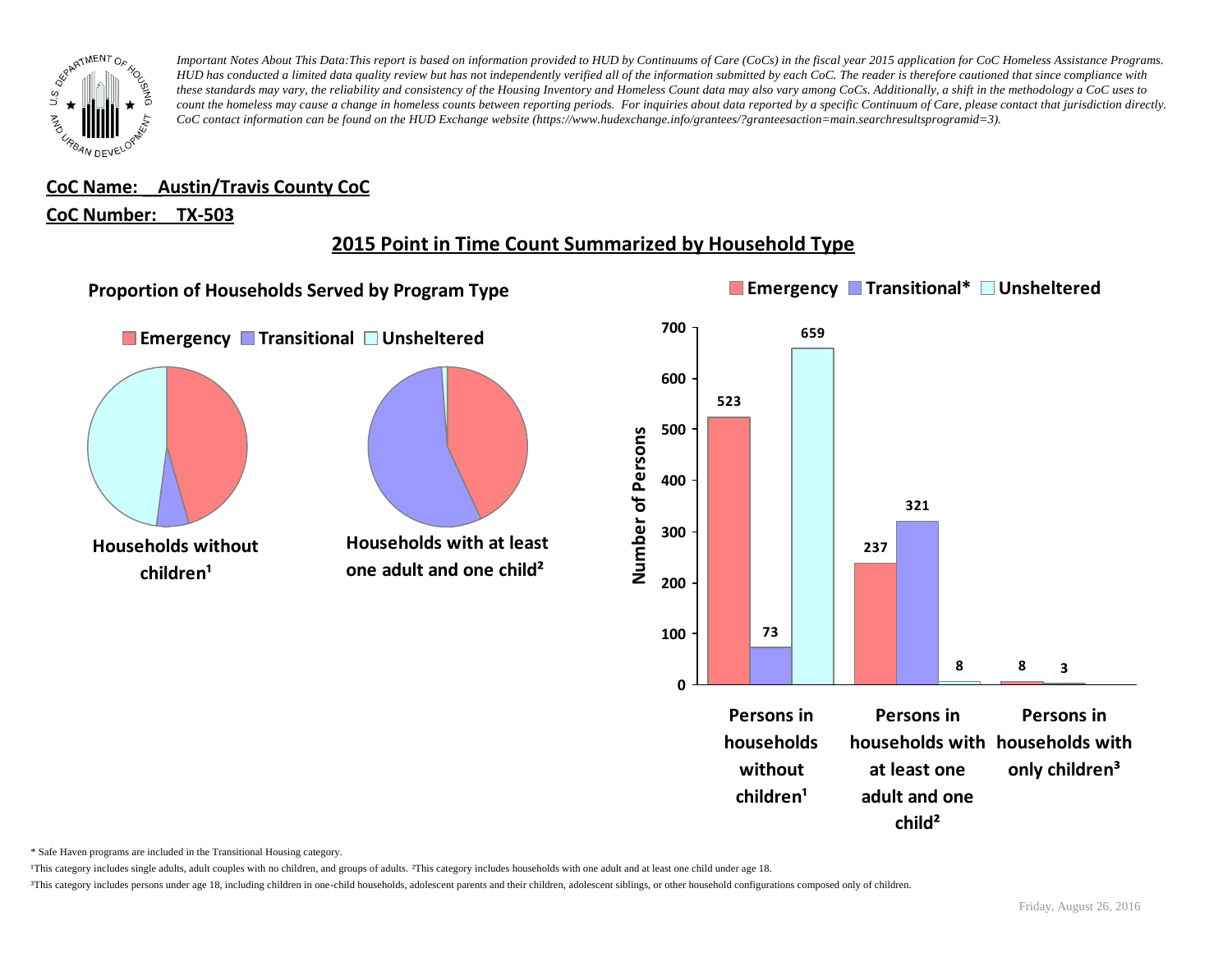

#### **CoC Name: \_\_ Austin/Travis County CoC** ¹This category includes single adults, adult couples with no children, and groups of adults. ²This category includes households with one adult and at least one child under age 18.

# <u>CoC Number: TX-503</u>

# **2015 Point-In-Time Count Proportion of Persons in each Age Group by Household Type**



\* Safe Haven programs are included in the Transitional Housing category.

¹This category includes single adults, adult couples with no children, and groups of adults. ²This category includes households with one adult and at least one child under age 18.